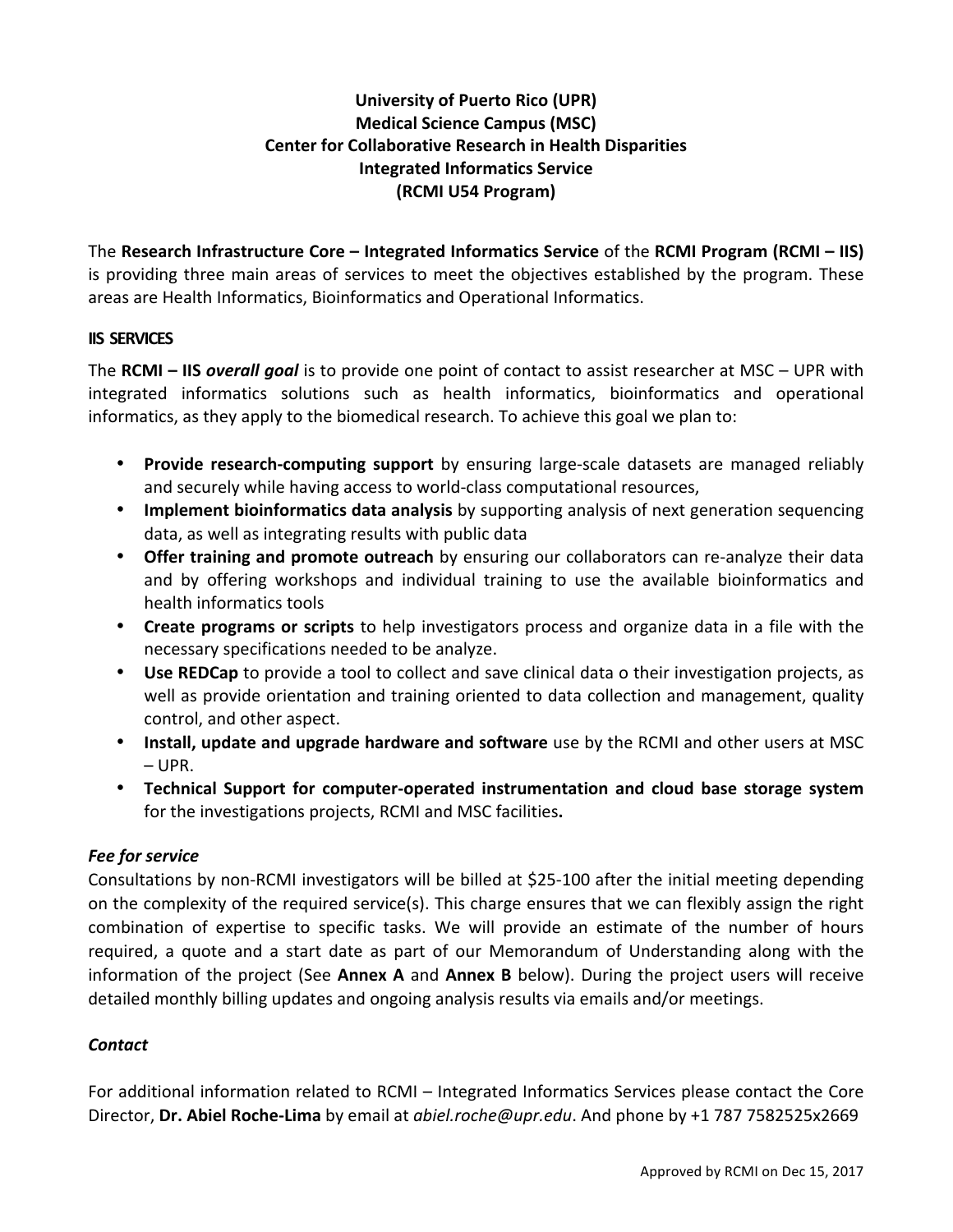# **ANNEX A - MEMORANDUM OF UNDERSTANDING**

## **RCMI - INTEGRATE DINFORMATICS SERVICES (RCMI-IIS)**

The RCMI-IIS preliminary services will focus on supporting researchers with 1) deployment and maintenance of databases and software tools to support ongoing projects the management, 2) integration and contextual analysis of molecular data, 3) support of software and hardware installation and other services.

#### **REQUEST PROCESS**

- (1) Groups and individuals interested in working with RCMI-IIS should make initial contact with Dr. Abiel Roche-Lima, Director of the RCMI-IIS core, (abiel.roche@upr.edu) to discuss the nature of work and how we could assist you. The initial consultation is free of charge.
- (2) Dr. Roche-Lima will work with the requestor to determine the specifications of the project work, and will then create a time estimated fee with deliverables.
	- (a) RCMI-IIS will charge an hourly rate (currently set at \$25-100/session depending of service complexity), which covers all involved personnel, computing time, basic data storage cost, and all other technical expenses.
	- (b) The requesting researcher and Dr. Abiel Roche-Lima will discuss authorship, according to NIH definition. The RCMI-IIS does not require co-authorship on studies using data generated solely by using off-the-shelf software on a fee-for-service basis by our core. However, in cases where significant intellectual contributions are made by RCMI-IIS core member, co-authorship will be requested if it follows commonly-accepted scientific practice (also see the *Authorship* section below).
	- (c) Prior to the start of the project, the requesting researcher will:
		- i. Initiate a service request by accessing the link: http://centit2.rcm.upr.edu/. (Once logged in, select the queue called "CentIT2/IIS".)
		- ii. Inform RCMI-IIS staff of any security requirements or confidentiality agreements associated with shared data. Please initial here to acknowledge this requirement:
	- (d) The requesting researcher will provide basic information of the project by filling in the form included in the **Annex B.**
- (3) Once the project costs and deliverables have been proposed, the requestor will sign off on the project. Project completion will be defined according to the scope and deliverables of the project.
- (4) Progress reports and billing information will be provided together with detailed timesheets on a monthly basis. Project progress will be documented, as well as all data sets; results and documentation will be shared at regular intervals, by emails and/or personal meetings.
- (5) Groups and individuals will provide associated grant information to RCMI IIS, because these results should be included as part of RCMI-IIS project report process.

## **ACKNOWLEDGEMENT**

Each publication, poster or document that results from utilizing National Institutes of Health (NIH) grant-supported services must include an acknowledgement such as:

*"This project was partially supported by the National Institute on Minority Health and Health Disparities of the National Institutes of Health under Award Number U54 MD007600."*